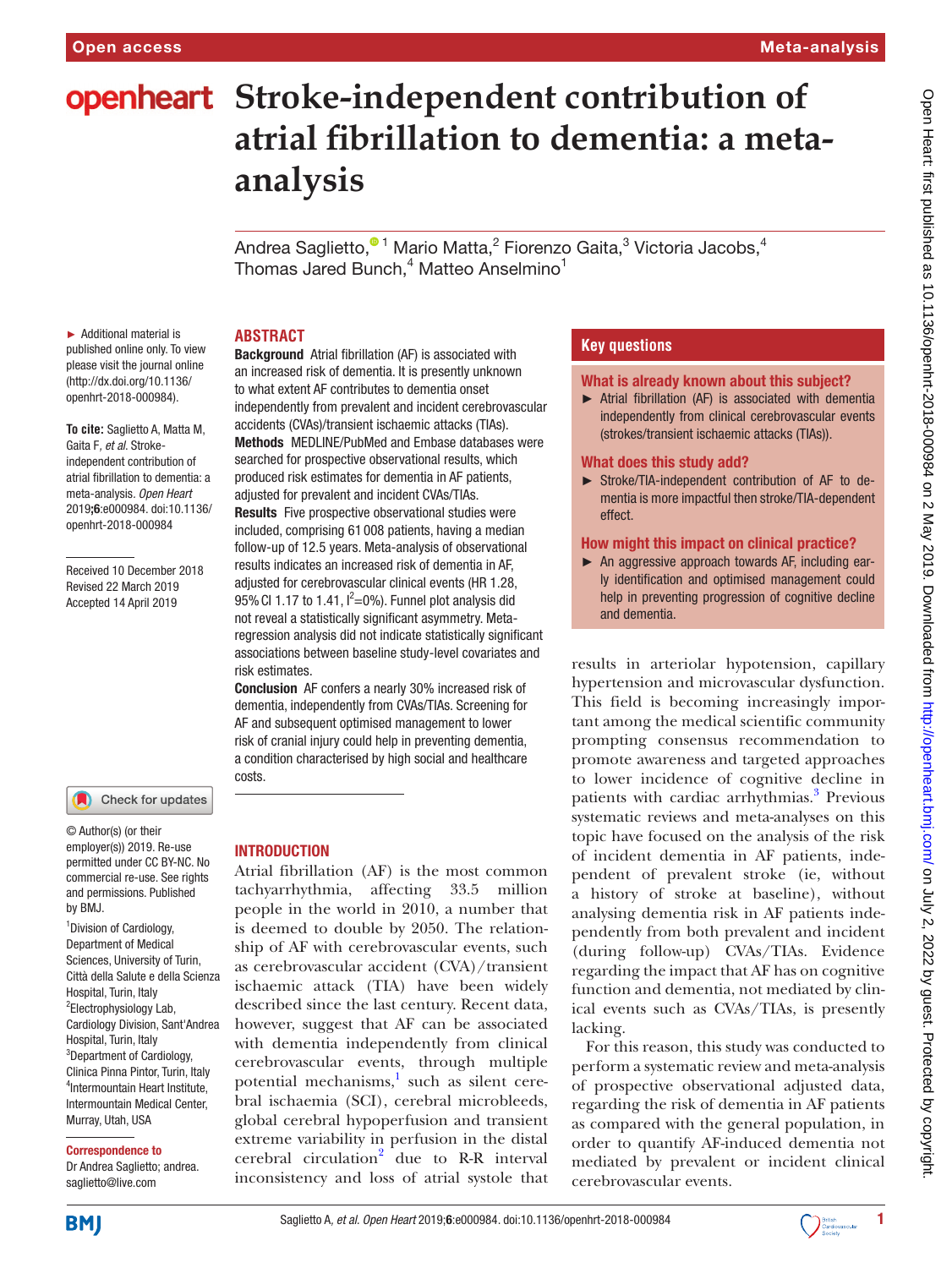

<span id="page-1-0"></span>Figure 1 Flow diagram of selected studies.

## **METHODS**

## Search strategy and study selection

This work was conducted according to the most recent guidelines, including the Preferred Reporting Items for Systematic reviews and Meta-Analyses amendment to the Quality of Reporting of Meta-analyses statement and recommendations from The Cochrane Collaboration and Meta-analysis Of Observational Studies in Epidemiology.

PubMed/MEDLINE and Embase databases were screened for pertinent articles, using the following keywords: ((atrial fibrillation OR AF) AND (dementia OR cognitive)) NOT (review(pt) OR editorial(pt) OR letter(pt)). The search ended in April 2018.

Two independent reviewers (AS and MA) screened the retrieved citations through the title and/or abstract, and all disparities were resolved through consensus. If pertinent, those studies were described as complete reports, according to the following the selection criteria. Studies were included if they (1) described data from adjusted observational prospective studies regarding the risk of dementia in patients with AF, with respect to a control population, (2) presented risk estimates adjusted for prevalent and incident CVA/TIA. Studies including patients with previous or incident CVA/TIA were included in the

analysis, provided that the risk estimates was adjusted for these variables. Duplicate reporting was an exclusion criterion.

## Statistical analysis

Continuous variables and categorical variables were reported as numbers and percentages, respectively. Median (IQR) was used for the summary statistics. Meta-analysis of adjusted HR of dementia in AF patients versus controls was performed after logarithmic transformation using a random-effect model (inverse-variance weighting) and the results with the corresponding 95% CI reported on the logarithmic scale. Cochran  $I^2$  test was used to assess heterogeneity in the included studies. Funnel plot analysis and Egger's test for funnel plot asymmetry were used to assess potential publication bias. Subgroup meta-analysis with a corresponding test for subgroup difference (random effect model) was implemented to assess the potential impact of AF presence at the beginning of follow-up (prevalent AF) with respect to AF occurrence only during the study period (incident AF). Using adjusted HR of dementia in AF patients with respect to controls as dependent variable, meta-regressions were performed to test whether an interaction with different baseline covariates was present. Statistical analyses were performed with STATA V.12 (Stata Corp) and R V.3.5.0 (R Foundation for Statistical Computing, Vienna, Austria).

## **RESULTS**

The initial search identified 864 potential studies: among these, nine were screened for possible inclusion, and full texts were carefully reviewed. Three studies were excluded due to the lack of accounting for incident stroke, while one study was excluded because it was not a prospective study [\(figure](#page-1-0) 1; see [online supplementary](https://dx.doi.org/10.1136/openhrt-2018-000984)  [material](https://dx.doi.org/10.1136/openhrt-2018-000984) for the references of the excluded studies).

Finally, five studies were included in the present systematic review and meta-analysis, $4-8$  encompassing 61 008 patients [\(table](#page-1-1) 1). The median follow-up was 12.5 years (6.8–14.7). [Table](#page-2-0) 2 summarises the pooled baseline

<span id="page-1-1"></span>

| Characteristics of the studies included in the systematic review and meta-analysis<br>Table 1 |      |                       |                      |                                      |                                                                                      |                |  |
|-----------------------------------------------------------------------------------------------|------|-----------------------|----------------------|--------------------------------------|--------------------------------------------------------------------------------------|----------------|--|
| <b>Study</b>                                                                                  | Year | Number of<br>patients | Follow-up<br>(years) | AF diagnosis                         | Dementia diagnosis                                                                   | Study quality* |  |
| Dublin et $al^4$                                                                              | 2011 | 3045                  | 6.8                  | <b>ICD</b> codes                     | <b>DSM-IV</b>                                                                        | <b>High</b>    |  |
| Marzona et al <sup>5</sup>                                                                    | 2012 | 31 506                | 4.7                  | ECG, medical records MMSE            |                                                                                      | High           |  |
| de Bruijn et al <sup>6</sup>                                                                  | 2015 | 6514                  | 12.5                 | ECG, medical records DSM-III revised |                                                                                      | <b>High</b>    |  |
| Singh-Manoux et al'                                                                           | 2017 | 7428                  | 14.7                 | ECG, ICD codes                       | ICD codes                                                                            | High           |  |
| Chen et $al^8$                                                                                | 2018 | 12515                 | 20.2                 | ECG, ICD codes                       | National Institute on Aging-<br><b>Alzheimer's Association work</b><br>groups, DSM-V | <b>High</b>    |  |

\*The items considered for assigning study quality were selection bias, detection bias and performance bias; high quality: no bias; moderate quality: one bias; low quality: two or more bias.

DSM, Diagnostic and Statistical Manual of Mental Disorders; ICD, International Classification of Diseases; MMSE, Mini-Mental State Exam.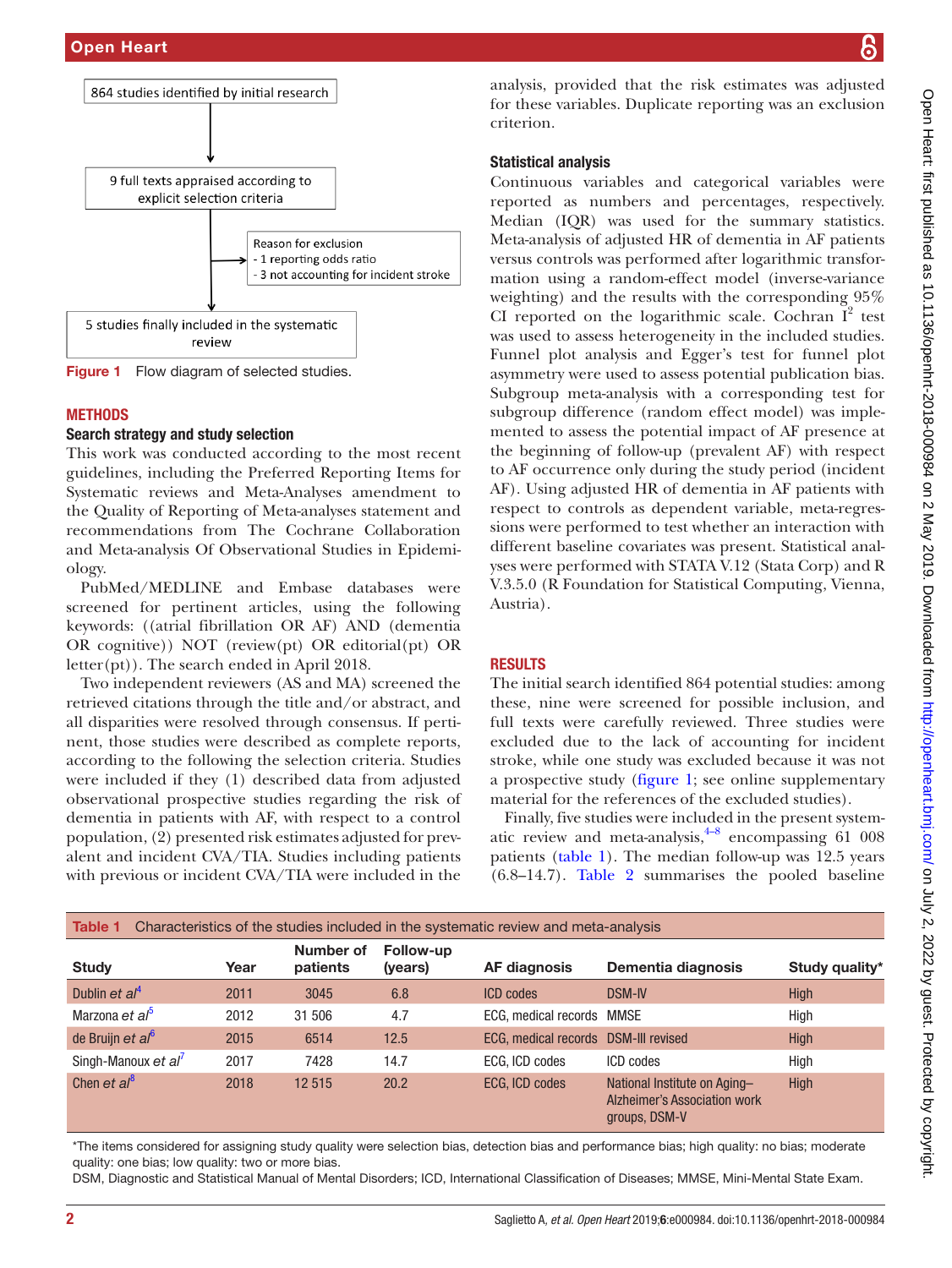<span id="page-2-0"></span>

| <b>Table 2</b> Pooled baseline clinical features of the included |  |  |
|------------------------------------------------------------------|--|--|
| studies (61 008 patients)                                        |  |  |

| <b>Variables</b>           | <b>Median value</b> |
|----------------------------|---------------------|
| Age $(y)$                  | $67(57-69)$         |
| Female sex (%)             | 56 (30 - 59)        |
| Hypertension (%)           | $32(29 - 32)$       |
| Diabetes (%)               | $10(9-15)$          |
| Coronary heart disease (%) | $8(5-19)$           |
| Heart failure (%)          | $3(0-3)$            |
| Previous stroke/TIA (%)    | $0(0-2)$            |
| Incident AF (%)            | 76 (74-100)         |

AF, atrial fibrillation; TIA, transient ischaemic attack.

clinical features of the included subjects. Their median age was 67 years (57–69), 56% (30%–59%) of them being female. Comorbidities, such as hypertension 32% (29%– 32%), diabetes 10% (9%–15%), coronary heart disease 8% (5%–19%), heart failure 3% (0%–3%) and previous CVA/TIA  $0\%$  ( $0\%$ – $2\%$ ) were reported in [table](#page-2-0) 2.

More than three quarters of the pooled population had AF occurring during follow-up (incident AF), while the remaining had AF at the start of the follow-up (prevalent AF). Pooled analysis of adjusted observational results indicates an increased risk of dementia in AF [\(figure](#page-2-1) 2), with an estimated meta-analytic HR of 1.28 (95% CI 1.17 to 1.41). No apparent heterogeneity was present  $(I^2=0\%)$ and funnel plot analysis did not reveal a statistically significant asymmetry (p=0.06) (see [online supplementary](https://dx.doi.org/10.1136/openhrt-2018-000984) [figure 1](https://dx.doi.org/10.1136/openhrt-2018-000984)). No differences in the meta-analytic outcomes was found between the two subgroups (incident AF: HR 1.30, 95% CI 1.11 to 1.51; prevalent AF: HR 1.28, 95% CI 1.13 to 1.46; p for difference between subgroups=0.93) ([figure](#page-3-0) 3).

Meta-regression analysis was performed to assess possible influence of baseline covariates in the included studies, on the estimated risk of dementia in AF. No significant association was found between the selected moderators (percentages of incident AF, age, female sex, hypertension, diabetes, coronary heart disease, heart failure and previous stroke/TIA) and the outcome ([table](#page-3-1) 3).

## **DISCUSSION**

The main result of the present systematic review and meta-analysis is that AF can confer nearly a 30% excess risk of developing overt dementia independently of CVA/ TIA. Compared with other meta-analytic estimates, the CVA/TIA-independent contribution of the arrhythmia to cognitive injury seems more impactful than that related to clinical events.

In the last decade, growing scientific evidence has accumulated regarding possible links between AF and cognitive decline/dementia, $\frac{1}{1}$  $\frac{1}{1}$  $\frac{1}{1}$  in addition to the wellknown CVA/TIA-mediated cognitive damage in AF patients. Different hypotheses have been proposed to further explain mechanistic relationships between AF and the onset of cognitive dysfunction and dementia. As AF and dementia share multiple risk factors and presentation of cognitive decline is variable, there are likely multiple mechanisms that work in isolation and combi-nation resulting in manifest end organ injury.<sup>[9](#page-4-8)</sup> As cognitive decline is often progressive, these mechanisms may have a prolonged period of subclinical influence before a tipping point is reach in which clinical symptoms of cognitive decline are manifest. First, subclinical and repetitive microembolic events in AF patients, manifesting as SCI, lesions at cerebral MRI scan, are potential contributors to the reduction in cognitive function.<sup>10</sup> Similarly, it has been demonstrated that AF patients have an increased prevalence of cerebral microbleeds, $\frac{11}{11}$  whose connection to cognitive impairment have been established, $12$  which can be possibly related to suboptimal oral anticoagulation therapy  $(OAT)$ .<sup>13–15</sup> Another intriguing hypothesis is that AF can produce cerebral haemodynamic alteration due to R-R interval variability and loss of atrial systole, which can potentially lead to brain damage and atrophy.<sup>16</sup> A recent work by Gardarsdottir *et al*<sup>[17](#page-4-14)</sup> using phase-contrast MRI, showed that AF is associated with decreased total cerebral blood flow and brain perfusion; moreover, our group demonstrated through a computational model of cerebral circulation, that AF is associated with transient hypoperfusion and hypertensive events in the deep circle,<sup>[2](#page-4-1)</sup> possibly explaining the genesis of non-microembolic SCIs and non-OAT related microbleeds. Finally, since elevated levels of various inflammatory biomarkers have been associated with AF, the underlying prothrombotic state

<span id="page-2-1"></span>

Figure 2 Forest plot for HR of dementia in atrial fibrillation (AF) patients with respect to non-AF patients.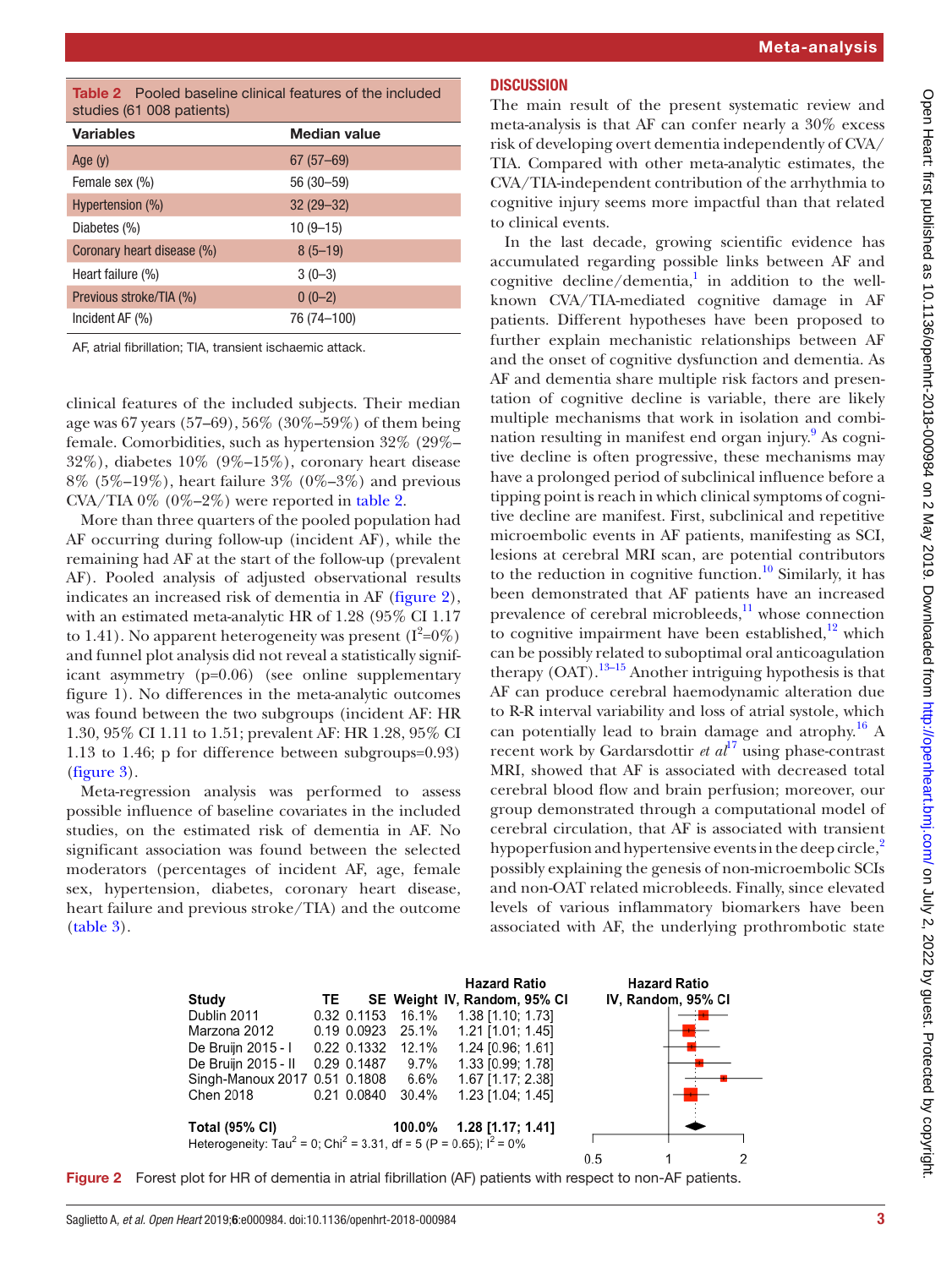

Figure 3 Forest plot for HR of dementia in atrial fibrillation (AF) patients with respect to non-AF patients, stratified by AF occurrence (prevalent vs incident).

associated with inflammatory condition could represent another link between AF and dementia.<sup>1</sup>

The comparison between the present results and those of previous studies, $18-20$  which did not investigate the impact of incident cerebrovascular accidents, is of clear interest, even though it is necessary to bear in mind that direct risk estimates comparisons are not permitted. Our results indicate a CVA/TIA independent impact of AF on dementia onset, estimated as a nearly 30% risk of developing dementia, while pooled risk data of the previous studies indicates a hybrid impact deriving both from CVA/TIA events and non-CVA/TIA events, quantifiable as a 40% risk ([figure](#page-4-16) 4). Thus, the CVA/TIA independent contribution seems to emerge as the most impactful in the association between AF and dementia. The practical consequence of this is that managing AF with rate-control medications, even with a clinically effective anticoagulation, could not be sufficient to prevent cognitive decline and dementia. The pragmatic consideration then becomes the value of early screening for AF as a mean to lower risk of cognitive decline be targeting potential mechanisms of cranial risk.

<span id="page-3-1"></span>

| <b>Table 3</b> Metaregression of different covariates related to<br>the outcome "risk of dementia in AF" |           |         |  |  |
|----------------------------------------------------------------------------------------------------------|-----------|---------|--|--|
| <b>Variables</b>                                                                                         | Beta      | P value |  |  |
| <b>Incident AF</b>                                                                                       | $-0.0002$ | 0.91    |  |  |
| Age                                                                                                      | 0.0007    | 0.93    |  |  |
| Female sex                                                                                               | $-0.0001$ | 0.97    |  |  |
| Hypertension                                                                                             | $-0.0019$ | 0.47    |  |  |
| <b>Diabetes</b>                                                                                          | $-0.0044$ | 0.28    |  |  |
| Coronary heart disease                                                                                   | $-0.0016$ | 0.55    |  |  |
| <b>Heart failure</b>                                                                                     | $-0.0051$ | 0.85    |  |  |
| Previous stroke/TIA                                                                                      | $-0.0044$ | 0.40    |  |  |

AF, atrial fibrillation; TIA, transient ischaemic attack.

<span id="page-3-0"></span>The fact that there is not a statistically significant difference in dementia risk between studies enrolling only patients with AF diagnosis during follow-up (incident AF) and studies enrolling also patients with AF at baseline (prevalent AF) can be explained in different ways. Since patients had normal cognitive function at baseline, prevalent AF patients included in this meta-analysis could have had an intrinsic resistance to AF-induced cognitive damage, thus blunting possible differences between prevalent and incident AF subgroups. Another possible reason is that, considering the normal baseline cognitive function, prevalent AF patients may have been affected by the atrial arrhythmia for a relatively short time before the start of the follow-up. Finally, there is a possibility that cognitive decline influences AF awareness and ultimate presentation for diagnosis and treatment. If so, then patients with healthier cognition are those that are more likely to present for clinical evaluation and management of AF.

#### Limitations

First, even if the overall risk of bias was very low, the included studies were observational in design, consequently limiting the inferential power of our results. Another limitation is that systematic data regarding thromboembolic risk profiles of the patients in the included studies and their eventual use of anticoagulation medications is lacking, however, it is reasonable to assume that proper guideline-based management of these patients in terms of OAT will prevail. Moreover, based on methods of each studies, definitions of AF and dementia may result heterogeneous. Finally, the included studies do not report data on subclinical cerebral lesions, which would provide more insights to interpret the present findings.

#### **CONCLUSION**

AF confers a nearly 30% increased risk of dementia, independently from clinically relevant cerebrovascular